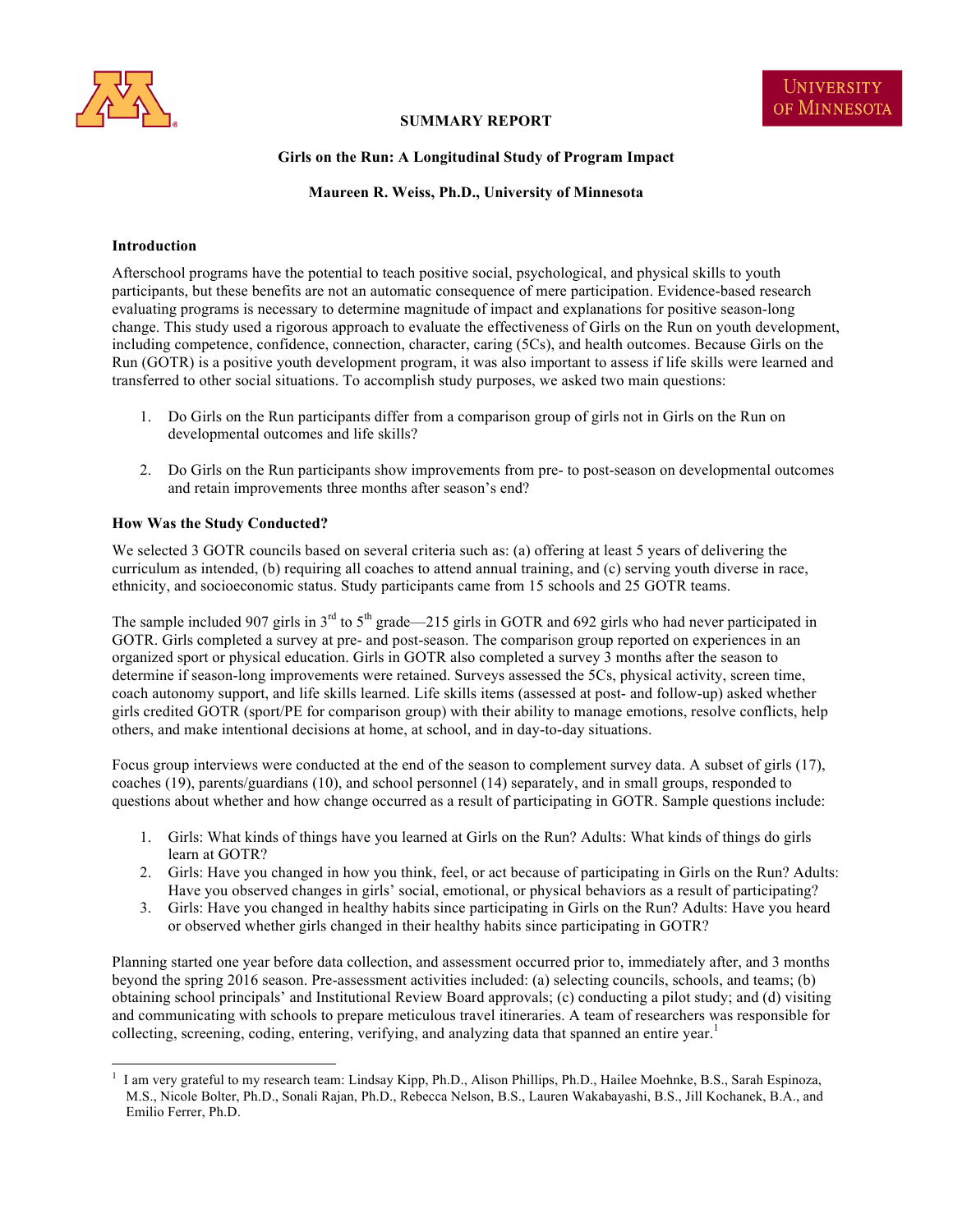## **What Did We Find? What Do These Findings Mean?**

**Question #1:** "Do Girls on the Run participants differ from a comparison group of girls not in Girls on the Run on developmental outcomes and life skills?"

#### **Findings: Girls in GOTR scored higher than the comparison group at post-season on:**

- v **Caring**. GOTR girls expressed greater empathy and sympathy toward other girls (e.g., "It makes me sad to see a girl who can't find anyone to play with," "I feel upset when I see a girl getting her feelings hurt").
- **❖** Connection. GOTR girls reported a stronger relationship with their coach (e.g., "I get along with my coaches," "my coaches care about me," "I like my coaches," "My coaches are friendly towards me").
- v **Coach autonomy support**. GOTR girls more strongly agreed that their coaches understand them, show confidence in their ability, encourage them to ask questions, listen to them, and provide them with choices.
- v **Life skills**. Strongest differences emerged for girls reporting that, *because of participating in GOTR,* they are able to **manage emotions** (e.g., "I calm myself down when I get frustrated"), **resolve conflict** (e.g., "I listen to my friend when we have a disagreement"), **help others** (e.g., "I comfort a friend when they are upset"), and **make intentional decisions** ("I stop and think before deciding who to be friends with").

These group differences are even stronger given that GOTR girls averaged nearly 2 years less participation time than the comparison group did in PE or sport (GOTR girls = 1.57 years; non-GOTR girls = 3.35 years).

**Question #2:** "Do Girls on the Run participants show improvements from pre- to post-season on developmental outcomes, and retain improvements three months after season's end?"

**Findings:** We analyzed the survey data in two ways: (a) the entire sample of girls, and (b) those scoring below average at pre-season. The main results were:

- v **Entire sample:** significant improvements emerged for **confidence** (perceived physical appearance and global self-esteem) and **connection** (perceived classmate support). Girls were happier with the way they look, liked the kind of person they are, and said classmates were more likely to pay attention to them.
- v **Entire sample:** for **life skills at post-season**, girls credited GOTR for learning how to **manage emotions** ("I take a deep breath to calm myself down"), **resolve conflict** ("I try to work out a disagreement with my friend"), **help others** ("I stand up for others when they need support"), and **be intentional with decisions** ("I stop and think about what might happen before making a big decision"). **At 3 months follow-up,** scores for all life skills remained stable indicating **sustained ability** to use life skills learned in GOTR.
- v **Girls starting below pre-season average:** girls significantly improved on **all developmental outcomes** competence, confidence, connection, character, caring, and physical activity. Those scoring above average on screen time (TV and computer games) decreased in time spent. These results mean that girls who need a PYD program like GOTR benefited the most on social, psychological, and physical outcomes.

**Focus group responses** complemented and strengthened survey findings for skills learned as a result of participating in Girls on the Run. Quotations also illuminate the findings. In response to the question, **"what kinds of things have you learned at Girls on the Run?"** the following themes emerged for girls' responses:

- **Standing Up for Self and Others** (being a stand-byer; helping others who are bullied)
- **Managing Emotions** (taking a breather; staying positive; expressing feelings)
- **Self-Acceptance** (be yourself; everyone is unique; inner beauty)
- **Positive Social Behaviors** (thinking of others; working together)
- **Making Good Choices** (choosing the right friends; knowing who to trust)
- **Gratitude** (be thankful for own life)
- **Empowerment** (empower ourselves)